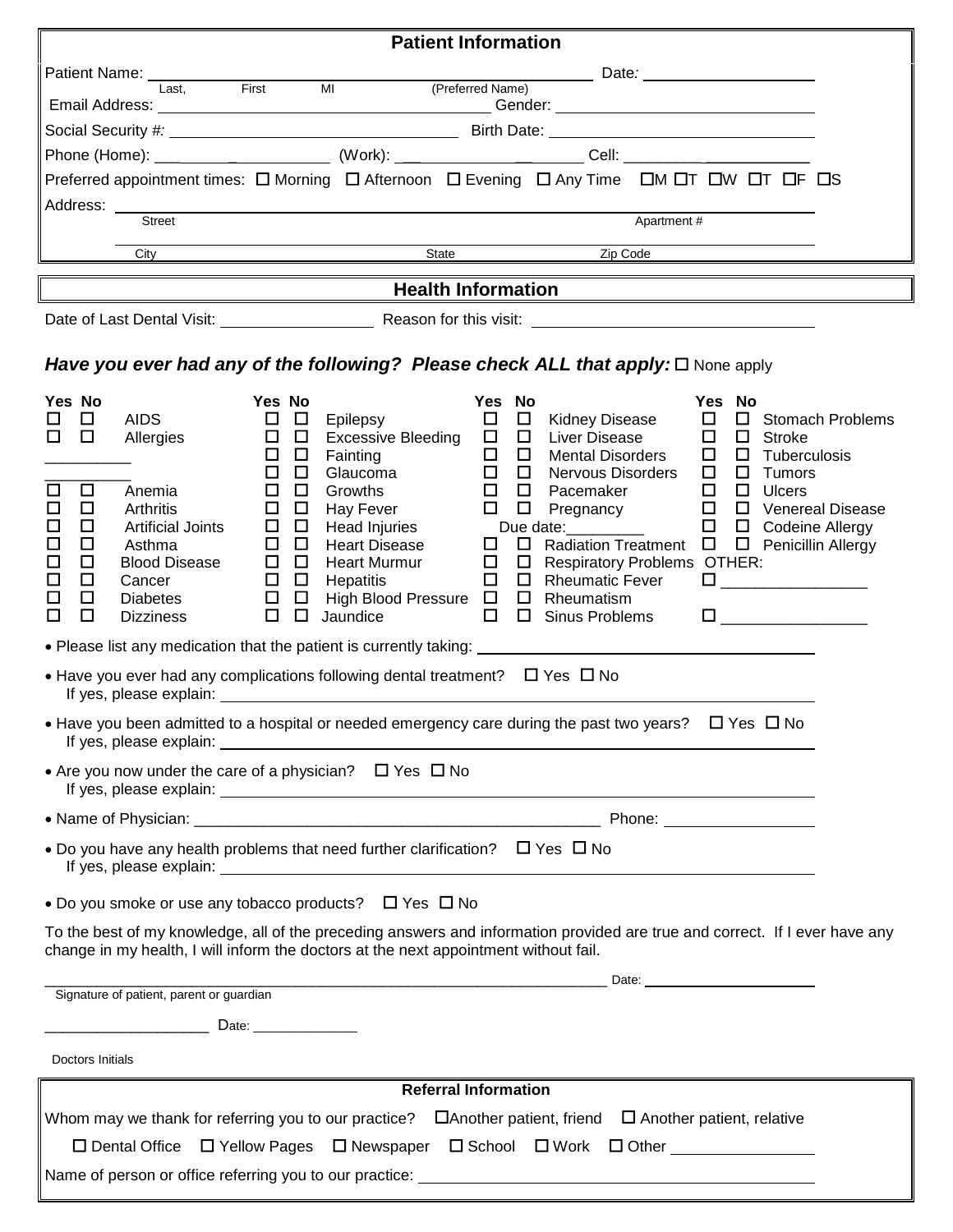| <b>Parent or Responsible Party Information</b><br>The following is for: $\Box$ the patient's parent/legal guardian $\Box$ the person responsible for payment                                                                                                                                                                                                                                                                                                                                                                                                                                                                                                                                                                |                                                                                                                                                                                                                                     |                              |                      |                                                                                                            |  |  |
|-----------------------------------------------------------------------------------------------------------------------------------------------------------------------------------------------------------------------------------------------------------------------------------------------------------------------------------------------------------------------------------------------------------------------------------------------------------------------------------------------------------------------------------------------------------------------------------------------------------------------------------------------------------------------------------------------------------------------------|-------------------------------------------------------------------------------------------------------------------------------------------------------------------------------------------------------------------------------------|------------------------------|----------------------|------------------------------------------------------------------------------------------------------------|--|--|
|                                                                                                                                                                                                                                                                                                                                                                                                                                                                                                                                                                                                                                                                                                                             |                                                                                                                                                                                                                                     |                              |                      |                                                                                                            |  |  |
| Name: <del>□</del> Male □ Female □ □ Married □ Single □ Child □ Other □                                                                                                                                                                                                                                                                                                                                                                                                                                                                                                                                                                                                                                                     |                                                                                                                                                                                                                                     |                              |                      |                                                                                                            |  |  |
|                                                                                                                                                                                                                                                                                                                                                                                                                                                                                                                                                                                                                                                                                                                             |                                                                                                                                                                                                                                     |                              |                      |                                                                                                            |  |  |
|                                                                                                                                                                                                                                                                                                                                                                                                                                                                                                                                                                                                                                                                                                                             |                                                                                                                                                                                                                                     |                              |                      |                                                                                                            |  |  |
|                                                                                                                                                                                                                                                                                                                                                                                                                                                                                                                                                                                                                                                                                                                             |                                                                                                                                                                                                                                     |                              |                      |                                                                                                            |  |  |
| Address: <u>Street</u>                                                                                                                                                                                                                                                                                                                                                                                                                                                                                                                                                                                                                                                                                                      |                                                                                                                                                                                                                                     |                              |                      |                                                                                                            |  |  |
|                                                                                                                                                                                                                                                                                                                                                                                                                                                                                                                                                                                                                                                                                                                             |                                                                                                                                                                                                                                     |                              |                      | Apartment#                                                                                                 |  |  |
| City                                                                                                                                                                                                                                                                                                                                                                                                                                                                                                                                                                                                                                                                                                                        | <u>State</u> and Tip Code and Tip Code and Tip Code and Tip Code and Tip Code and Tip Code and Tip Code and Tip Code and Tip Code and Tip Code and Tip Code and Tip Code and Tip Code and Tip Code and Tip Code and Tip Code and Ti |                              |                      |                                                                                                            |  |  |
| <b>Employment Information</b>                                                                                                                                                                                                                                                                                                                                                                                                                                                                                                                                                                                                                                                                                               |                                                                                                                                                                                                                                     |                              |                      |                                                                                                            |  |  |
| The following is for: $\Box$ the patient                                                                                                                                                                                                                                                                                                                                                                                                                                                                                                                                                                                                                                                                                    | $\Box$ the person responsible for payment                                                                                                                                                                                           |                              |                      |                                                                                                            |  |  |
|                                                                                                                                                                                                                                                                                                                                                                                                                                                                                                                                                                                                                                                                                                                             |                                                                                                                                                                                                                                     |                              |                      |                                                                                                            |  |  |
| Address:<br>Street                                                                                                                                                                                                                                                                                                                                                                                                                                                                                                                                                                                                                                                                                                          |                                                                                                                                                                                                                                     |                              | City, State Zip Code | Phone                                                                                                      |  |  |
|                                                                                                                                                                                                                                                                                                                                                                                                                                                                                                                                                                                                                                                                                                                             |                                                                                                                                                                                                                                     |                              |                      |                                                                                                            |  |  |
|                                                                                                                                                                                                                                                                                                                                                                                                                                                                                                                                                                                                                                                                                                                             |                                                                                                                                                                                                                                     | <b>Insurance Information</b> |                      |                                                                                                            |  |  |
| Primary<br>Name of Insured: Last                                                                                                                                                                                                                                                                                                                                                                                                                                                                                                                                                                                                                                                                                            |                                                                                                                                                                                                                                     |                              |                      | $F_{\text{first}}$ MI NO $F_{\text{first}}$ MI NO $F_{\text{test}}$ a patient? $\Box$ Yes $\Box$ No        |  |  |
|                                                                                                                                                                                                                                                                                                                                                                                                                                                                                                                                                                                                                                                                                                                             |                                                                                                                                                                                                                                     |                              |                      |                                                                                                            |  |  |
|                                                                                                                                                                                                                                                                                                                                                                                                                                                                                                                                                                                                                                                                                                                             |                                                                                                                                                                                                                                     |                              |                      |                                                                                                            |  |  |
| Insured's Address: <u>with a street of the street of the street of the street of the street of the street of the street of the street of the street of the street of the street of the street of the street of the street of the</u>                                                                                                                                                                                                                                                                                                                                                                                                                                                                                        |                                                                                                                                                                                                                                     | City                         | State                | Zip Code                                                                                                   |  |  |
|                                                                                                                                                                                                                                                                                                                                                                                                                                                                                                                                                                                                                                                                                                                             |                                                                                                                                                                                                                                     |                              |                      |                                                                                                            |  |  |
| Address: <u>Street Street City</u>                                                                                                                                                                                                                                                                                                                                                                                                                                                                                                                                                                                                                                                                                          |                                                                                                                                                                                                                                     |                              | State                | Zip Code                                                                                                   |  |  |
|                                                                                                                                                                                                                                                                                                                                                                                                                                                                                                                                                                                                                                                                                                                             |                                                                                                                                                                                                                                     |                              |                      |                                                                                                            |  |  |
|                                                                                                                                                                                                                                                                                                                                                                                                                                                                                                                                                                                                                                                                                                                             |                                                                                                                                                                                                                                     |                              |                      |                                                                                                            |  |  |
| Secondary                                                                                                                                                                                                                                                                                                                                                                                                                                                                                                                                                                                                                                                                                                                   |                                                                                                                                                                                                                                     |                              |                      |                                                                                                            |  |  |
| Name of Insured: Last Last                                                                                                                                                                                                                                                                                                                                                                                                                                                                                                                                                                                                                                                                                                  | First                                                                                                                                                                                                                               | $\overline{M}$               |                      | Letter a patient? □ Yes □ No                                                                               |  |  |
| Insured's Birth Date: _______________________ ID #: _________________________Group #: ________________________                                                                                                                                                                                                                                                                                                                                                                                                                                                                                                                                                                                                              |                                                                                                                                                                                                                                     |                              |                      |                                                                                                            |  |  |
|                                                                                                                                                                                                                                                                                                                                                                                                                                                                                                                                                                                                                                                                                                                             |                                                                                                                                                                                                                                     |                              |                      |                                                                                                            |  |  |
| Insured's Employer Name: ___                                                                                                                                                                                                                                                                                                                                                                                                                                                                                                                                                                                                                                                                                                |                                                                                                                                                                                                                                     | City                         | State                | Zip Code                                                                                                   |  |  |
| Address: _______                                                                                                                                                                                                                                                                                                                                                                                                                                                                                                                                                                                                                                                                                                            |                                                                                                                                                                                                                                     |                              |                      |                                                                                                            |  |  |
| Street<br>Patient's relationship to insured: $\Box$ Self $\Box$ Spouse $\Box$ Child $\Box$ Other _____________________                                                                                                                                                                                                                                                                                                                                                                                                                                                                                                                                                                                                      |                                                                                                                                                                                                                                     | City                         | State                | Zip Code                                                                                                   |  |  |
|                                                                                                                                                                                                                                                                                                                                                                                                                                                                                                                                                                                                                                                                                                                             |                                                                                                                                                                                                                                     |                              |                      |                                                                                                            |  |  |
|                                                                                                                                                                                                                                                                                                                                                                                                                                                                                                                                                                                                                                                                                                                             |                                                                                                                                                                                                                                     |                              |                      |                                                                                                            |  |  |
|                                                                                                                                                                                                                                                                                                                                                                                                                                                                                                                                                                                                                                                                                                                             |                                                                                                                                                                                                                                     |                              |                      |                                                                                                            |  |  |
|                                                                                                                                                                                                                                                                                                                                                                                                                                                                                                                                                                                                                                                                                                                             |                                                                                                                                                                                                                                     | <b>Consent for Services</b>  |                      |                                                                                                            |  |  |
| As a condition of your treatment by this office, financial arrangements must be made in advance. The practice depends upon reimbursement from the patients for the costs incurred in their care and financial<br>responsibility on the part of each patient must be determined before treatment.                                                                                                                                                                                                                                                                                                                                                                                                                            |                                                                                                                                                                                                                                     |                              |                      |                                                                                                            |  |  |
| All emergency dental services, or any dental services performed without previous financial arrangements, must be paid for in cash at the time services are performed.                                                                                                                                                                                                                                                                                                                                                                                                                                                                                                                                                       |                                                                                                                                                                                                                                     |                              |                      |                                                                                                            |  |  |
| Patients who carry dental insurance understand that all dental services furnished are charged directly to the patient and that he or she is personally responsible for payment of all dental services. This office will<br>help prepare the patients insurance forms or assist in making collections from insurance companies and will credit any such collections to the patient's account. However, this dental office cannot render<br>services on the assumption that our charges will be paid by an insurance company.                                                                                                                                                                                                 |                                                                                                                                                                                                                                     |                              |                      |                                                                                                            |  |  |
| A service charge of 1½% per month (18% per annum) on the unpaid balance will be charged on all accounts exceeding 60 days, unless previously written financial arrangements are satisfied.<br>I understand that the fee estimate listed for this dental care can only be extended for a period of six months from the date of the patient examination.                                                                                                                                                                                                                                                                                                                                                                      |                                                                                                                                                                                                                                     |                              |                      |                                                                                                            |  |  |
| In consideration for the professional services rendered to me, or at my request, by the Doctor, I agree to pay therefore the reasonable value of said services to said Doctor, or his assignee, at the time said<br>services are rendered, or within five (5) days of billing if credit shall be extended. I further agree that the reasonable value of said services shall be as billed unless objected to, by me, in writing, within the time<br>for payment thereof. I further agree that a waiver of any breach of any time or condition hereunder shall not constitute a waiver of any further term or condition and I further agree to pay all costs and<br>reasonable attorney fees if suit be instituted hereunder. |                                                                                                                                                                                                                                     |                              |                      |                                                                                                            |  |  |
| I grant my permission to you or your assignee, to telephone me at home or at my work to discuss matters related to this form.                                                                                                                                                                                                                                                                                                                                                                                                                                                                                                                                                                                               |                                                                                                                                                                                                                                     |                              |                      |                                                                                                            |  |  |
| I have read the above conditions of treatment and payment and agree to their content.                                                                                                                                                                                                                                                                                                                                                                                                                                                                                                                                                                                                                                       |                                                                                                                                                                                                                                     |                              |                      |                                                                                                            |  |  |
| Signature of patient, parent or guardian                                                                                                                                                                                                                                                                                                                                                                                                                                                                                                                                                                                                                                                                                    |                                                                                                                                                                                                                                     |                              |                      | Date: <u>Charles Relationship</u> to Patient: Charles Date: Charles Date: Charles Relationship to Patient: |  |  |
|                                                                                                                                                                                                                                                                                                                                                                                                                                                                                                                                                                                                                                                                                                                             |                                                                                                                                                                                                                                     |                              |                      |                                                                                                            |  |  |
| Signature of guarantor of payment/responsible party                                                                                                                                                                                                                                                                                                                                                                                                                                                                                                                                                                                                                                                                         |                                                                                                                                                                                                                                     |                              |                      |                                                                                                            |  |  |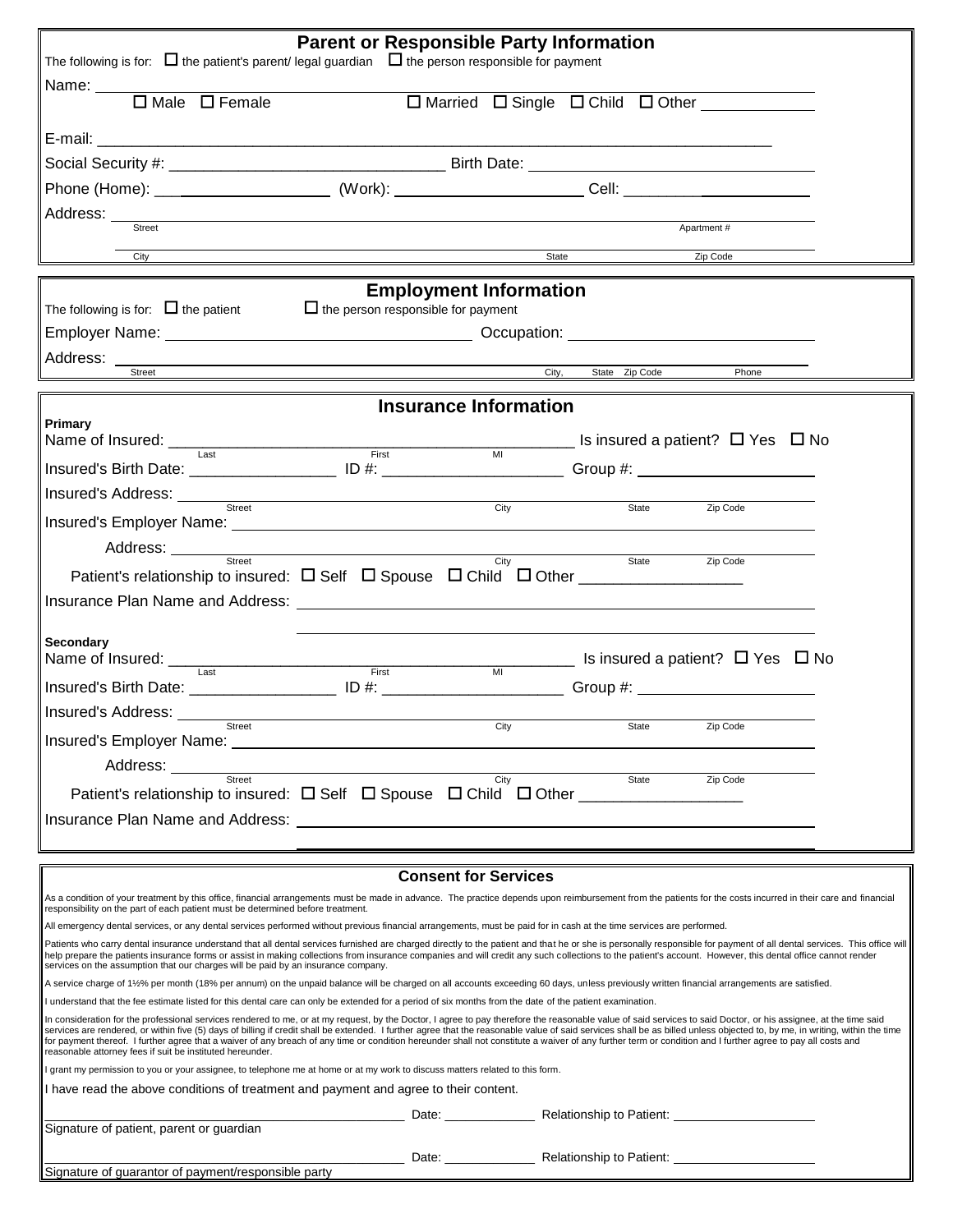### **Pediatric Dental Treatment Consent Form**

As health professionals, it is necessary that we inform our patients and parents of all the possible treatment and techniques that we use in our office. Please read this form carefully and ask any questions that may not be clear, or that you may not understand.

### *This is only to inform you of the types of services we provide, which varies from child to child and according to their needs. We will ALWAYS advise you of any and all treatment that will be completed before we render ANY services. The care of your child is our top priority.*

- 1. Please mark you initials next to each item to confirm that you have read and understand each item listed below and are aware that these are only services that we offer and that these services and techniques are NOT NECESSARILY something that your child will need:
	- A. \_\_\_\_\_\_\_\_\_ Dental cleaning, fluoride application, and radiographs, as necessary
	- B. \_\_\_\_\_\_\_\_ Application of sealants to dental fissures
	- C. \_\_\_\_\_\_\_\_ Restoration of broken teeth or fillings
	- D. \_\_\_\_\_\_\_\_\_\_ Treatment of infected teeth or gums
	- E. \_\_\_\_\_\_\_\_\_\_\_\_ Removal of 1 or more teeth
	- F. \_\_\_\_\_\_\_\_ Use of "Voice Control" to gain your child's attention during dental procedures
	- G. \_\_\_\_\_\_\_\_ Use of a "Safety Blanket" to protect your child from injury during certain procedures
	- H. \_\_\_\_\_\_\_\_\_\_\_ Use of local anesthetics
	- I. Use of sedative drugs for the control of nervousness or negative behavior
	- J. \_\_\_\_\_\_\_\_ Use of Nitrous Oxide to help reduce anxiety
	- K. \_\_\_\_\_\_\_\_\_ Use of oral sedation and the associated risks of these types of anesthesia
	- L. \_\_\_\_\_\_\_\_Tenderness, bruising, nausea, vomiting, aspiration, swelling, bleeding, infection, numbness, allergic reaction, stroke, heart attack, and death are all possible complications of ANY dental procedure. Some of these complications may require hospitalization. Serious complications are *EXTREMELY* rare.

Although the best results are always expected, there is no way within reason of anticipating complications. Therefore, it is not possible to guarantee the results, or cure, of the treatment. Although the occurrence is remote, it is known that some risks are associated with dental procedures. We are required to mention the following: damage to central nervous system, reduction or loss of function of internal organs and limbs, as well as disfiguring scars. I understand and accept that certain complications may be fatal or require medical intervention and that the staff at Wild West Children's Dentistry places the safety of our patients above anything else.

\_\_\_\_\_\_\_\_\_\_\_\_\_\_\_\_\_\_\_\_\_\_\_\_\_\_\_\_\_\_\_\_\_\_\_\_\_\_\_\_\_\_\_\_\_\_\_\_\_ Date:

Signature of patient, parent or guardian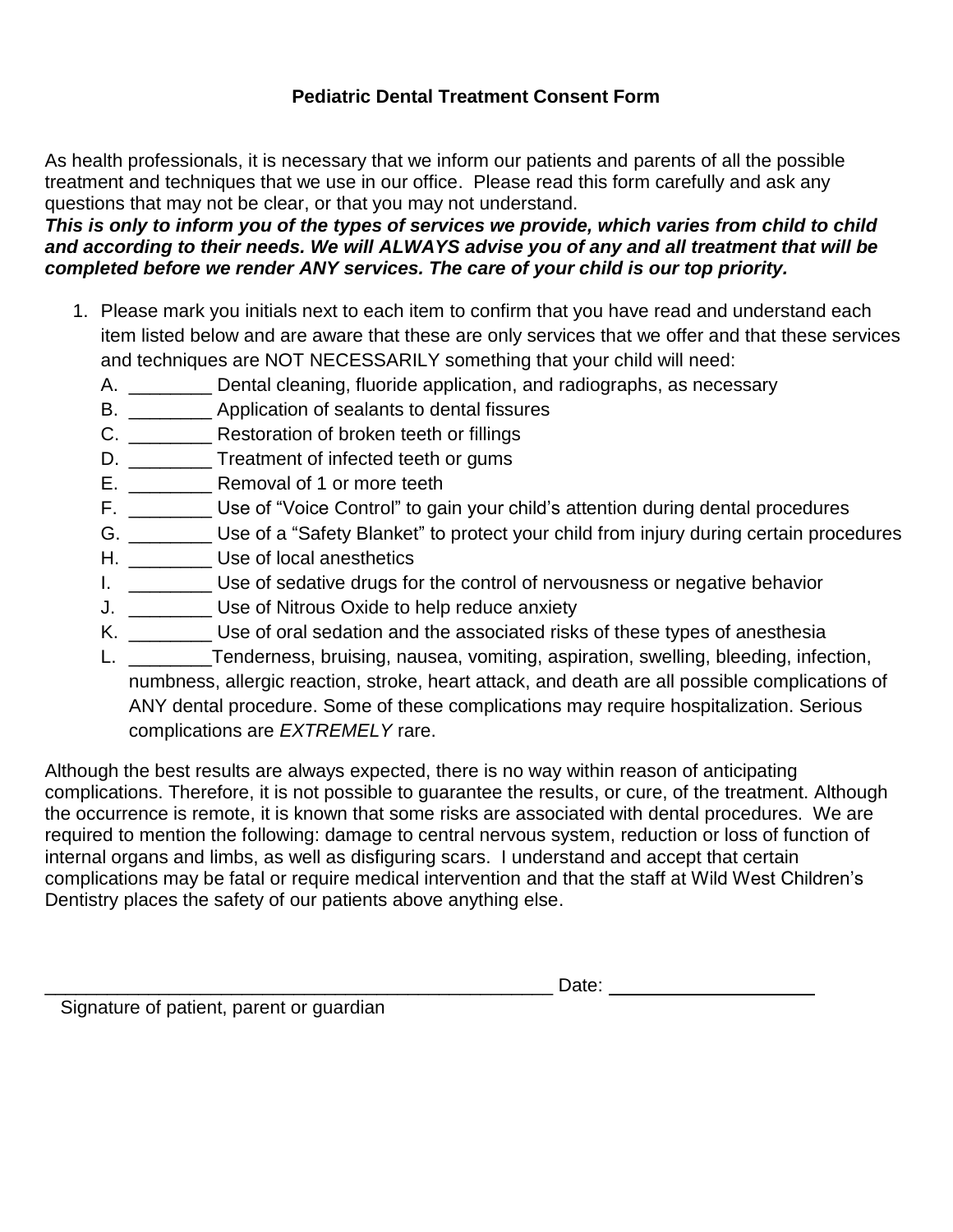# **Child Safety Procedures Policy**

Often we are asked by parents "Why can't I remain with my child during dental procedures?" To help you understand better, we offer the following reasons:

- 1. A child's behavior is more in control without parental emotional involvement.
- 2. A sedated child requires the full attention of the staff and doctor. Visitors in the room can cause distractions and the doctor/assistants need to have their full attention on your child.
- 3. Parents in the examination room often slow procedures with questions, concerns, and helpful suggestions. Due to some procedures, parents may not have the stomach to observe, leading to fainting and vomiting.
- 4. The child needs to know that the Doctor is the authority figure. When parents or other adults are in the room, this authority is undermined. This can lead to longer appointment times and confusion for the child.
- 5. The rooms are small with expensive, sensitive equipment.

We are an office dedicated to the quality treatment of children; please know that our office mission is to treat every child as if they were our own. We follow the same parental procedures regardless of sedation level required. There are no exceptions.

Thank you for your understanding, Wild West Children's Dentistry Doctors and Staff

\_\_\_\_\_\_\_\_\_\_\_\_\_\_\_\_\_\_\_\_\_\_\_\_\_\_\_\_\_\_\_\_\_\_\_\_\_\_\_\_\_\_\_\_\_\_\_\_\_ Date:

Signature of patient, parent or guardian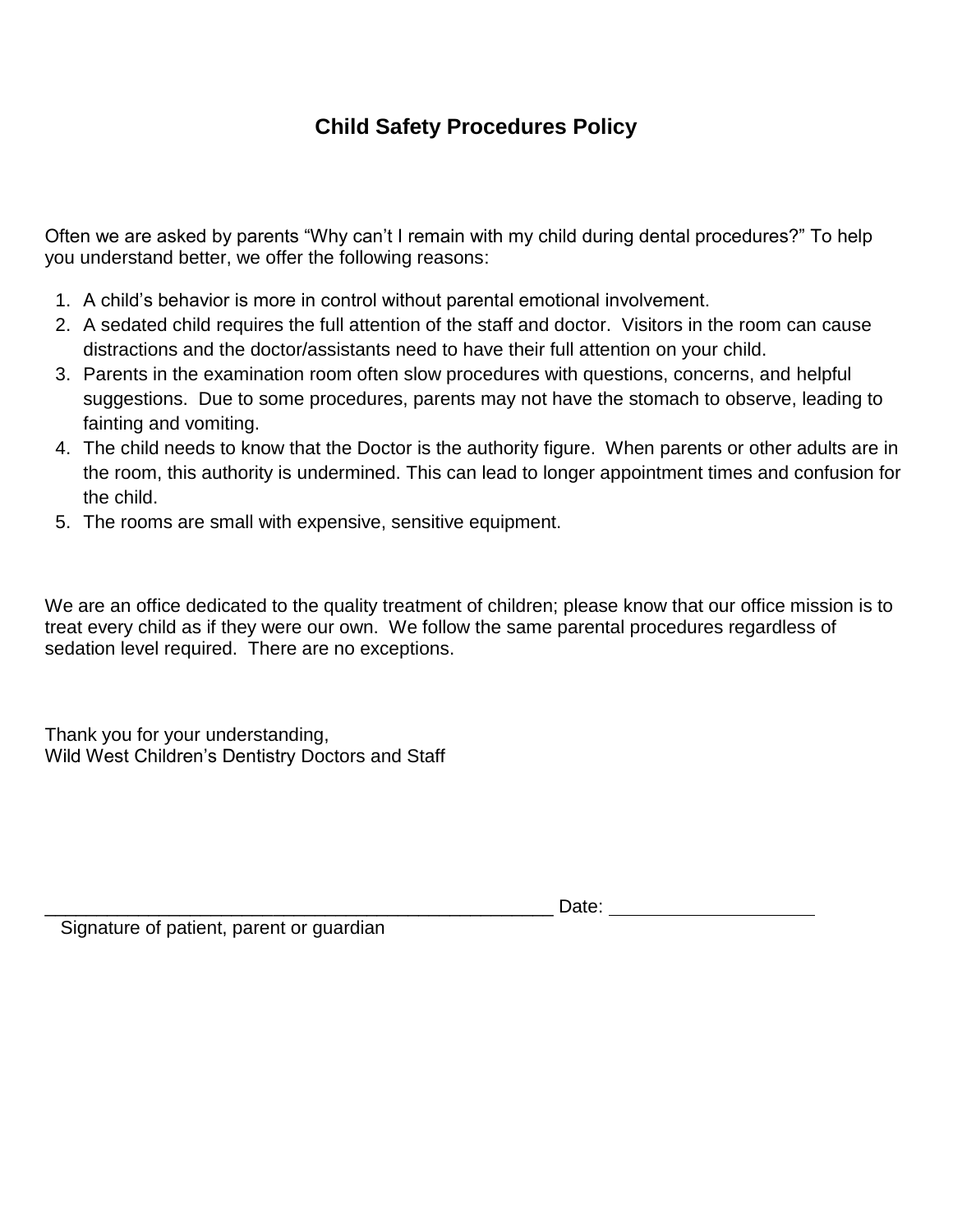## **Financial Policy**

#### **Insurance and Patient Payments**

If you have informed us, "Wild West Children's Dentistry", of the insurance policy that you carry, we will gladly process your forms for you. At your first appointment with us, we will gladly give you an *estimate* of what your insurance will cover and what your out-of-pocket portion will be. Your *estimated* portion will be due at the time when the services are rendered. Your *insurance carrier* makes it very clear that they *will not guarantee any payment* until the services are billed and reviewed. Please remember that our contracts for your child's dental services are with you and not your insurance carrier. We allow 45 days from the date of service for payment from your insurance carrier. After this period, we will expect payment in full for any unpaid dental services.

#### **Fillings**

Composite, or "white" fillings, are the only type of fillings done here at Wild West Children's Denistry. Your insurance may only give you the benefit of the Amalgam, or "Silver", fillings. This means that you may be responsible for the difference, or the dollar amount cost difference, between the two. Please contact your insurance company with any questions regarding this coverage.

#### **Cancelled/ Missed Appointments**

We reserve the right to charge \$25.00 for appointments cancelled or missed without a 24 hour advanced notice.

#### **Finance Charges**

We reserve the right to charge 1.5% finance charge monthly on any outstanding/unpaid balances over 30 days.

#### **Collection Policy**

We reserve the right to assign any dental account that is unpaid for more than 90 days to a collection agency. The guarantor, or parent, is allowed 3 written statements and at least one call, by law. If a payment arrangement is not made after contact attempts, any and all unpaid charges, including any late or finance charges, will be assigned to a collection agency. An additional 37% collection fee may apply. It is further agreed that the guarantor, or parent, will be responsible for all finance charges, collections costs, attorney fees, and any other costs that may be incurred to enforce collection of any amount outstanding.

#### **Return Check Policy**

We reserve the right to charge \$35.00, or the maximum amount allowed by the Arizona State Attorney General's office, for all NSF checks returned to Wild West Children's Dentistry.

#### **By signing below I agree that I have read and clearly understand all of the above policies.**

\_\_\_\_\_\_\_\_\_\_\_\_\_\_\_\_\_\_\_\_\_\_\_\_\_\_\_\_\_\_\_\_\_\_\_\_\_\_\_\_\_\_\_\_\_\_\_\_\_\_\_\_\_\_\_\_\_\_\_\_\_\_\_\_\_ Date:

Signature of patient, parent or guardian